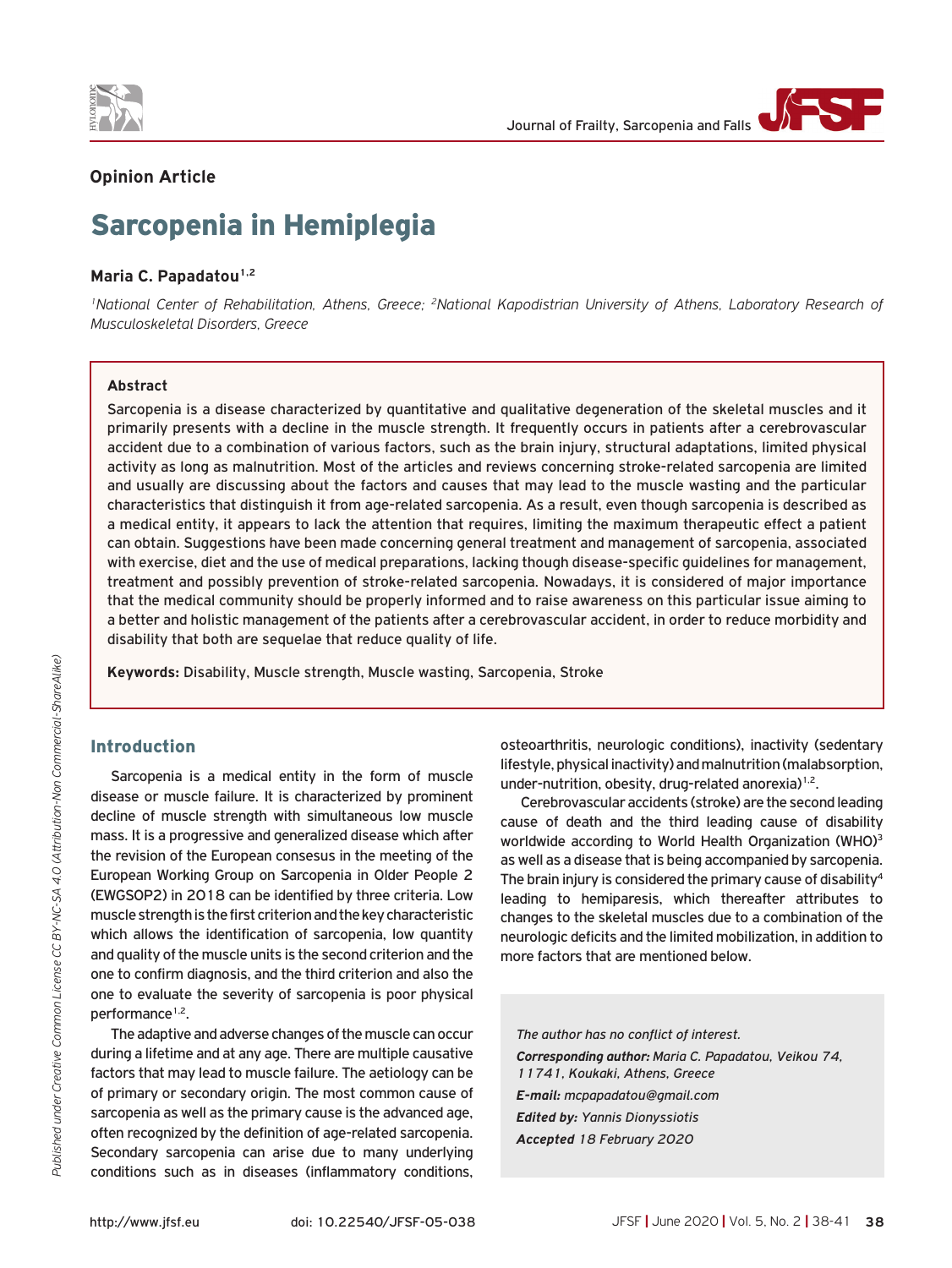# Stroke-related sarcopenia - characteristics

Stroke-related sarcopenia is a specific type of sarcopenia that shares some same characteristics as agerelated sarcopenia but differs in others<sup>5</sup>. In contrast to the muscle wasting observed in elderly, in a patient after a cerebrovascular accident the following features are observed<sup>6</sup>:

- **A.** Rapid reduction of the muscle units post-accident: the patient can have a decline of muscle mass as early as four hours after stroke in the hemiplegic limb<sup>7</sup>. As the patient goes from the acute to the chronic stage this reduction is even more prominent.
- **B.** Changes in the skeletal muscle structure: a specific characteristic of stroke-related sarcopenia is the shift of slow to fast muscle fibers. Normally during aging muscle fibers switch from fast-twitch (myosin heavy chain (MHC) type IIa and IIx) to mitochondria-rich slow-twitch (MHC type I) muscle fibers. After a cerebrovascular accident a converse change is seen with an increase of the fast-twitch MHC type II<sup>8</sup>. This is caused due to denervation which is followed by reinnervation by neibhoring muscle fibers<sup>9</sup>.
- **C.** The disability is determined and affected by the brain lesion itself, leading to differences between the hemiplegic and the healthy side, although alterations are observed in the non paretic limb aswell $10,11$ .
- **D.** The structural and functional changes of the muscle leading to wasting are not dependant to the age of the patient.
- **E.** Catabolic activation due to an imbalance in the autonomic nervous system: the brain infarction is followed by systemic effects (stress, pain, inflammation etc.) as well as local damage (impaired signaling) which lead to decreased anabolic and increased catabolic signals<sup>8</sup>.

#### Factors leading to Stroke-related sarcopenia

The changes of the skeletal muscles after a cerebrovascular accident happen due to many factors. The phenotypic alterations arise from the effects of a set of procedures that are denervation and reinnervation, the diminished use, the spasticity that results after stroke, the structural adaptations as well as systemic effects due to the brain injury altogether in combination. Thus sarcopenia after the event can be considered of multifactorial origin<sup>5,8</sup>.

Concerning the structural adaptations and changes of the skeletal muscle after a stroke, most of them arise due to the motor unit denervation and reinnervation from intangible muscle fibers, in combination with the disturbed production balance of the skeletal muscle protein, that favors the destruction against its production<sup>12</sup>. The phenomenon of the inverse shift of slow to fast muscle fibers takes place after the event, which also distinguishes this type of sarcopenia from the age-related. The fast-twich fibers have a greater vulnerability to denervation and reinnervation in comparison to the slow-twich fibers<sup>9</sup>. In studies it has been observed that

this shift of the muscle fibers from slow to fast-twitch MHC affects the paretic limb, without effect on the non paretic, in which after measurements and comparison of the fibers in healthy individuals, no significant differences were noticed<sup>13</sup>. This particular inversed shift has also been observed in cases of muscular disuse. Therefore in combination with the pathological neurologic background of the patient, which the more extensive it is the more restricted the mobility, characteristics of the patient such as the age, the muscle power, physical activity prior to the event, as well as the cardiovascular profile, affect the metabolic characteristics and the molecular phenotype of the skeletal muscle in the hemiplegic side<sup>9,14</sup>.

Following a cerebrovascular accident the patient is hospitalized and in an extend determined by the neurologic and motor deficits becomes immobilized. This renders the patient to an inactive state with muscle unloading and to sequelae of the physical inactivity and limited mobilization such as insulin resistance, decline of muscle mass, atrophy and fat deposition intramuscularily $8,15$ .

Impaired feeding is a possible sequence after stroke leading the patient after the event to be malnurished. The result is worsened by the fact that the local brain lesion may give rise to an imbalance between anabolic and catabolic signals with an increased systemic catabolic activation with the consequence of weigth loss and muscle wasting. Dysphagia and in general feeding difficulties disrupts the proper consumption, both qualitatively and quantitatively, of calories and nutrients that an organism, especially under those circumstances, needs. As a result both muscle and fat tissue wasting occurs as the malnurished state aggravates sarcopenia. A significant remark, called the "obesity paradox", has been observed in which studies showed that overweight and obese patients had better survival rates, lower morbidity and less chances for a new cerebrovascular accident in the future<sup>16</sup>. All these parameters not only affect muscle and fat tissue but also skeletal tissue, thus impairing much further the functional units of the musculoskeletal system, contributing with a greater complexity to the strokerelated sarcopenia.

#### Methods to evaluate muscle mass and function

The gold standard technique used to assess body composition granting the possibility to evaluate the muscle mass, the fat mass as well as the body's mineral content is the Dual-energy X-ray Absorptiometry or DXA<sup>17</sup>. The DXA method estimates the body composition in a molecular level, while at the same time has the ability to differentiate between the normal decline in the muscle mass as a natural process from a pathologic decline. Additionally DXA is considered a great tool that serves in the decision-making process concerning the choice of treatment as well as its follow up18. Some other ways to evaluate body composition is with computed tomography (CT) and magnetic resonance tomography (MRT) as well as ultrasound by measuring the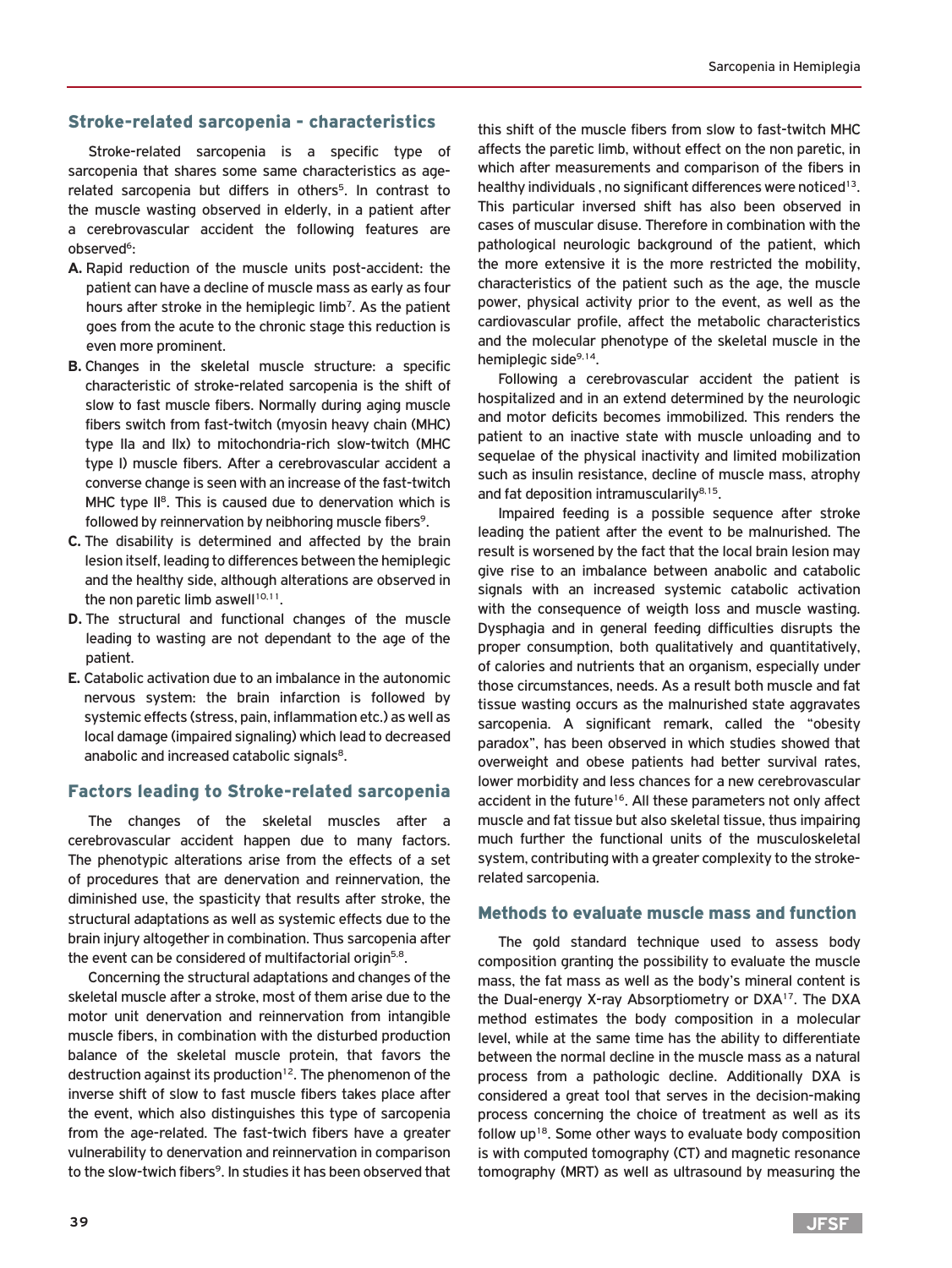cross-sectional area of the limbs. Another method also exists called bioelectrical impedance analyses (BIA) which is used in order to estimate the body composition as well as the muscle mass $8,18$ . DXA is the prefered method as it is simple, quick, non-invasive and inexpensive, with extremely small amount of radiation and no side effects.

For the purpose of evaluating the muscle function, methods exist that can be performed in stroke patients although they face numerous limitations due to their deficits. Muscle strength can be evaluated by Hand grip strength, Finger pinch strength and Quadriceps isometric strength test. A range of clinical tests such as gait speed in patients tha have relearned to walk again, as well as results from evaluation with Short Physical Performance Battery Test and Fugl-Meyer Assessment, are used to estimate the physical performance of the patient. The assessment of functional capacity and the ability to perform the abilities of the daily living is also useful and can be performed by the Barthel Index and Functional Independence Measure (FIM)<sup>1,6</sup>.

#### Therapeutic approach and management

The management of sarcopenia according to recent research and data demands a multidisciplanery approach, especially when the muscle wasting results after a cerebrovascular event. The physical rehabilitation of the patient with physiotherapy, kinesiotherapy and retraining in order to achieve exercises of functional ability, so that each individual will be able to integrate more easily to activities of the everyday living, always in accordance to the neurologic and motor deficits, is essential to overcome the factors related to the physical inactivity and the limited physical performance, that are able to intensify further sarcopenia. In clinical practice, the perspective of the alteration of the inverse shift of the muscle fibers from slow to fast-twitch with the application of muscle stimulation devices, appears to be of great importance in the management of the disease<sup>9</sup>. In combination with the physical rehabilitation, primary role has the restoration of the nutritional supply as long as a proper diet according to the demands of the patient's needs, as one of the main factors that aggravate sarcopenia after stroke is malnutrition. An appropriate diet plan accompanied with vitamins and supplements is of great importance in the management and presumably in the prevention of the development of stroke-related sarcopenia. Foods rich in proteins, essential amino acids, fatty acids, antioxidants such as vitamin C and E, as well as supplementation of vitamin D are some of the components of a diet that seems to have a positive influence in the treatment of sarcopenia. In cases of existing limitations due to dysphagia and feeding difficulties, additional adjustments can be made and used in order to facilitate the patient. Furthermore, a variety of medical preparations have been studied and evaluated for their efficiency to contribute positively in the management of sarcopenia such as testosterone, selective estrogen receptor modulators (SERMs), angiotensin converting enzyme

inhibitors (ACEI), and myostatin inhibitors. This is aiming in the preservation and the increase of the muscle and skeletal tissue with simultaneous decrease of the fat tissue, with ultimate goal to improve muscle strength and functionality<sup>19</sup>.

# Conclusions

Stroke-related sarcopenia is a phenomenon arising secondarily to a cerebrovascular accident, contributing together with the brain injury itself to great disability and morbidity, creating a huge burden towards the decision-making concerning treatment and rehabilitation. Disuse atrophy, spasticity, inflammation, denervation and reinnervation, impaired feeding as well as impaired intestinal absorption play an important role on aggravating the reduction of the muscle bulk, making the results of sarcopenia even more prominent as the patient goes from acute to chronic phase. It is essential all data existing and hopefully future studies and their results to be taken under consideration and to be evaluated in order to create specific guidelines about management and treatment of sarcopenia, which will aid for a better and holistic approach towards the stroke patients.

# *References*

- 1. Cruz Jentoft AJ, Bahat G, Bauer J, Boirie Y, Bruy è re O, Cederholm T, Cooper C, Landi F, Rolland Y, Sayer AA, Schneider SM, Sieber CC, Topinkova E, Vandewoude M, Visser M, Zamboni M; Writing Group for the European Working Group on Sarcopenia in Older People 2 (EWGSOP2), and the Extended Group for EWGSOP2. Sarcopenia: revised European consensus on definition and diagnosis. Age Ageing 2019;48(1):16-31.
- 2. Dionyssiotis Y, Kapsokoulou A, Samlidi E, Angoules A, Papathanasiou J, Chronopoulos E, Kostoglou-Athanassiou I, Trovas G. Sarcopenia: From definition to treatment. HORMONES 2017;16(4):429-439.
- 3. Global Health Estimates. Geneva: World Health Organization; 2012. Available from: http://www.who.int.healthinfo/global\_ burden\_disease/en/.
- 4. Luft AR, Forrester L, Macko RF, et al. Brain activation of lower extremity movement in chronically impaired stroke survivors. Neuroimage 2005;26:184-194.
- 5. Scherbakov N, Doehner W. Sarcopenia in stroke-facts and numbers on muscle loss accounting for disability after stroke. Journal of Cachexia, Sarcopenia and Muscle 2011;2(1):5-8.
- 6. Scherbakov N, Sandek A, Doehner W. Stroke-Related Sarcopenia: Specific Characteristics. Journal of the American Medical Directors Association 2015;16(4):272-276.
- 7. Arasaki K, Igarashi O, Ichikawa Y, et al. Reduction in the motor unit number estimate (MUNE) after cerebral infarction. J Neurol Sci 2006;250:27-32.
- 8. Scherbakov N, von Haehling S, Anker SD, Dirnagl U, Doehner W. Stroke induced Sarcopenia: Muscle wasting and disability after stroke. International Journal of Cardiology 2013;170(2):89-94.
- 9. De Deyne PG, Hafer-Macko CE, Ivey FM, Ryan AS, Macko RF. Muscle molecular phenotype after stroke is associated with gait speed. Muscle Nerve 2004;30:209-215.
- 10. Lazoura O, Papadaki PJ, Antoniadou E, et al. Skeletal and body composition changes in hemiplegic patients. J Clin Densitom